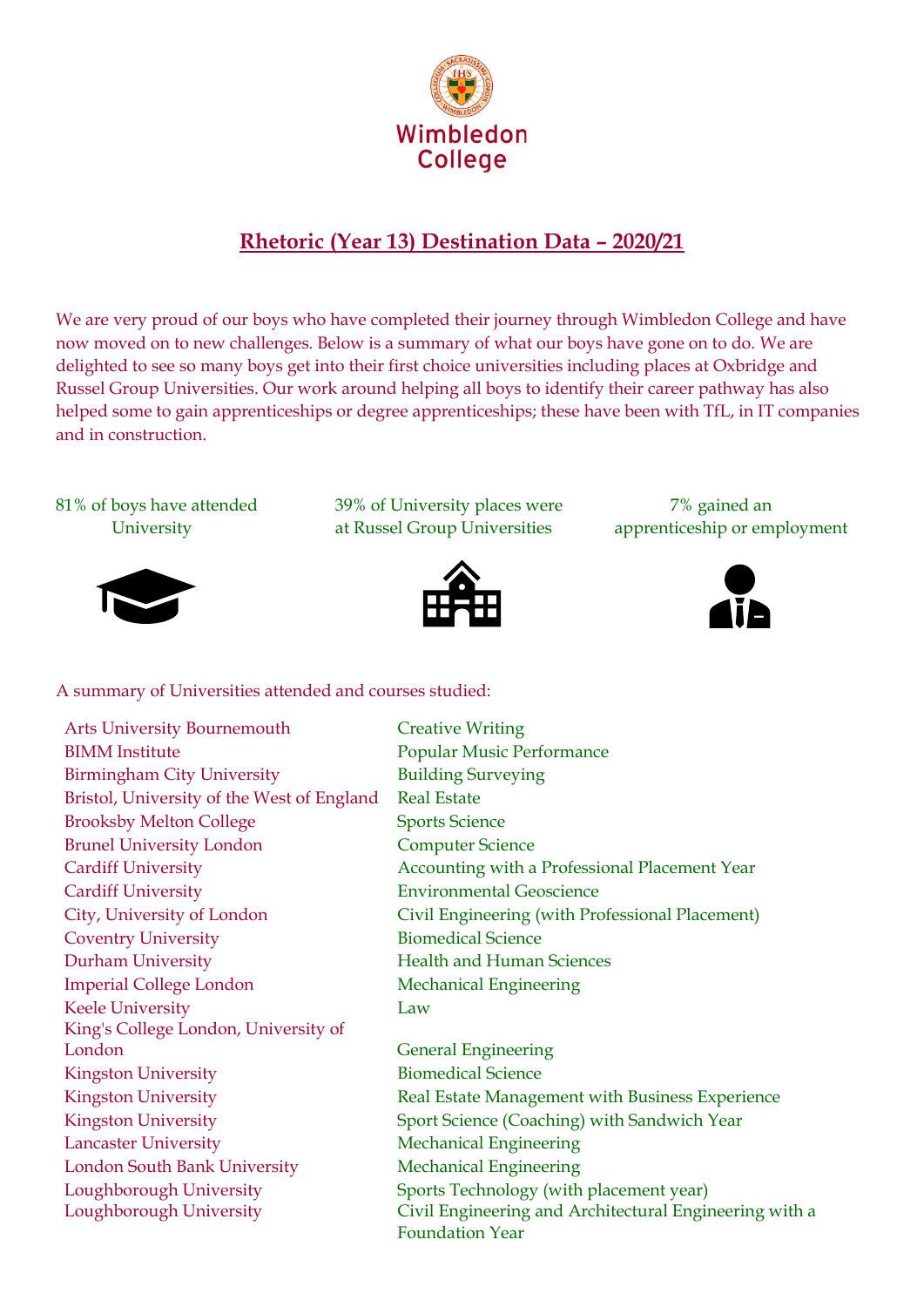

Newcastle University **Geography** Geography Northumbria University, Newcastle Interior Design Nottingham Trent University Computer Systems (Cyber Security) Nottingham Trent University Computer Systems (Cyber Security) Nottingham Trent University Sport and Exercise Science Oxford Brookes University Engineering Foundation Queen Mary University of London Pure Mathematics Queen Mary University of London Biomedical Sciences Queen Mary University of London Mathematics Queen Mary University of London Computer Science and Mathematics Royal Holloway, University of London Psychology St George's, University of London Biomedical Science St George's, University of London Clinical Pharmacology St Mary's University, Twickenham Acting Swansea University Geography with a Foundation Year Swansea University **Mechanical Engineering** UCFB Football Business & Media UCL (University College London) Pharmacy UCL (University College London) Chemistry University of Bath Mechanical Engineering University of Bath Mathematics University of Bath Mathematics University of Bath Robotics Engineering University of Bristol Physics University of Bristol Chemistry University of Cambridge Music University of East London Music Journalism University of Exeter Law University of Exeter Mechanical Engineering University of Exeter **Economics** and Finance University of Greenwich **Accounting and Finance** University of Greenwich Computer Science (Cyber Security) University of Greenwich Business with Marketing University of Greenwich Psychology University of Hertfordshire **Architecture** University of Kent Law and Management University of Kent Computing

Loughborough University **History and International Relations (with placement year)** Nottingham Trent University Computer Science (Games Technology) Queen Mary University of London Aerospace Engineering with Industrial Experience Royal Holloway, University of London Digital Media Culture and Technology Swansea University **Medical Engineering with a Year in Industry** Medical Engineering with a Year in Industry UCL (University College London) Architectural & Interdisciplinary Studies University of Bath Mechanical Engineering (with Placement) University of Bath Integrated Mechanical and Electrical Engineering